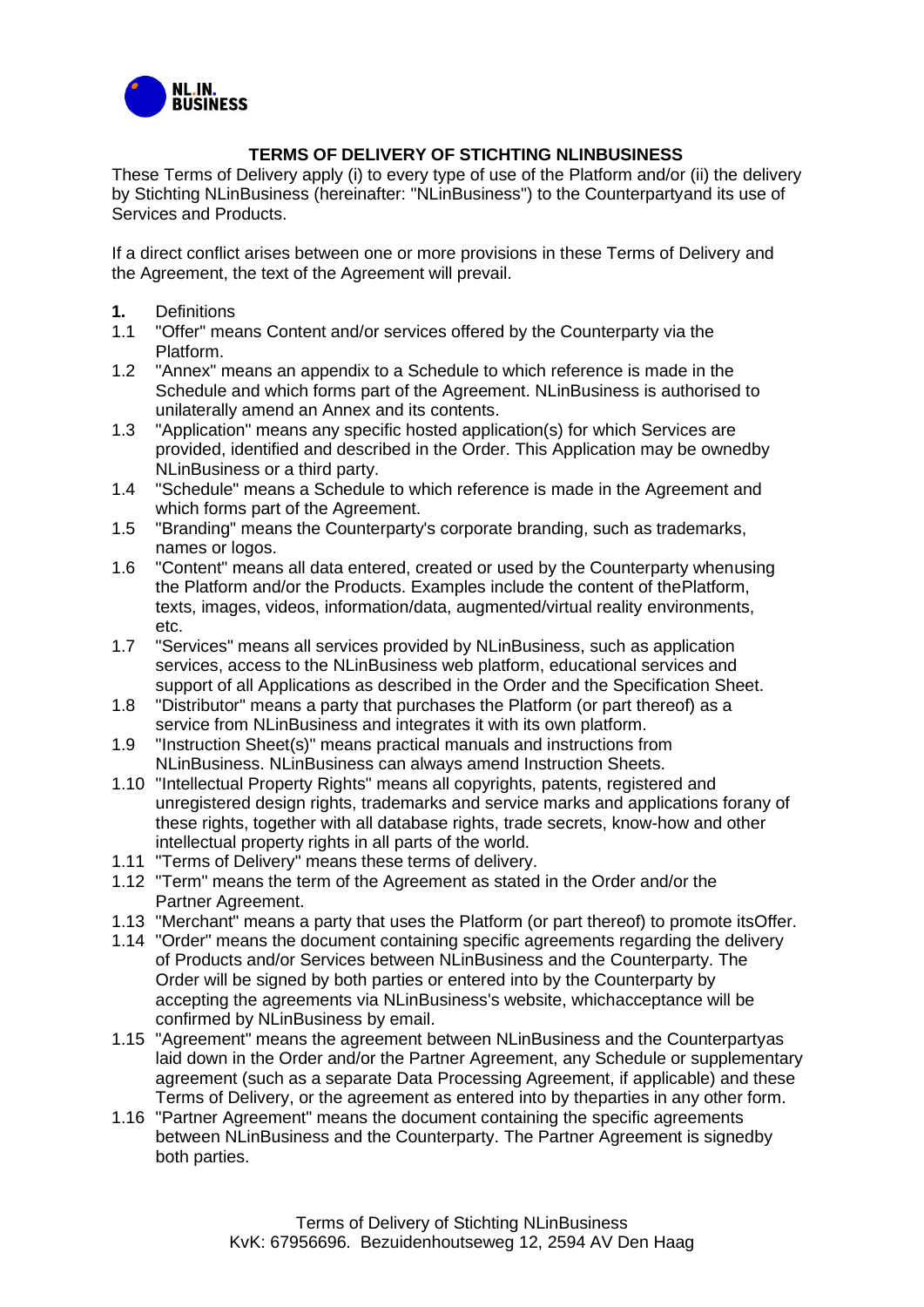

- 1.17 "Platform" means the physical and digital network of NLinBusiness, including all digital Applications, which include websites, the academy, the digital display,the community, etc., belonging to and/or made available by NLinBusiness.
- 1.18 "Products" means all goods and/or Applications supplied by NLinBusiness.
- 1.19 "In Writing": by means of a document signed by both parties or by a letter, fax oremail or any other technical method agreed by the parties;
- 1.20 "Specification Sheet" means the document in which the nature and scope of the Services, Products and/or deliveries, any service levels, service procedures, additional arrangements and security measures are described in more detail andwhich forms a Schedule to the Agreement. Specification Sheet can also refer to several Specification Sheets, which form part of an Agreement.
- 1.21 "Counterparty" means a private or public party authorised by NLinBusiness onthe basis of an Agreement to use the Platform and/or to purchase Products.
- **2.** Non-commercial nature<br>2.1 NLinBusiness does not
- 2.1 NLinBusiness does not offer the Platform and/or the Products in a commercial capacity, but in order to achieve its statutory objectives. It has the right not to enter into an Agreement, or to amend or terminate an Agreement or parts thereof if the Counterparty does not act in accordance with NLinBusiness's objectives.
- **3.** Mission and UN Sustainable Development Goals<br>**3.1** The Counterparty is aware of and endorses NLinE
- The Counterparty is aware of and endorses NLinBusiness's mission statement.
- 3.2 NLinBusiness aims to actively contribute (within its capabilities) to realising the Sustainable Development Goals ('SDG'), as adopted by the United Nations in 2015. In addition, NLinBusiness endorses the International Corporate Social Responsibility ('ICSR') Guidelines. The Counterparty is aware of this and endeavours to also contribute to ICSR and to realising the SDGs.
- 3.3 Upon request, the parties will inform each other about their activities concerningthe realisation of the SDGs and ICSR.
- **4.** Period
- 4.1 The Agreement will enter into force on the effective date set out in the Order or in the Partner Agreement and will remain in force for the Term of the Agreementas set out in the Order or in the Partner Agreement. Subsequently, the Agreement will be continued for an indefinite period of time, until such time as one party notifies the other party In Writing, with due observance of at least onemonth's notice, that the Agreement will end.
- **5.** Costs
- 5.1 If NLinBusiness wishes to charge (additional) prices and/or rates and/or wishes to increase prices and rates by more than the Statistics Netherlands (CBS) PriceIndex for Services, it will notify the Counterparty accordingly at least three months in advance, with the Counterparty being entitled to terminate the Agreement (prematurely) In Writing within 1 (one) month after such notification. If no notice of termination is given in good time, the Counterparty has accepted the new terms and conditions.
- 5.2 NLinBusiness will always be permitted to increase prices or rates based on the Statistics Netherlands (CBS) Price Index for Services.
- **6.** Rights of use
- <span id="page-1-0"></span>6.1 Licence. NLinBusiness will grant the Counterparty a non-exclusive, non- transferable licence to use the Platform, the results of Services and/or Productsas set out below for the Counterparty's own regular business purposes.
- 6.2 Personal licence. The licence granted to the Counterparty in Clause [6.1 i](#page-1-0)s personal and the Counterparty is not permitted to transfer licence rights to a third party, or sublicense or otherwise dispose of or use such rights in full or in part. Nothing in the Agreement transfers any title to the Platform or the results ofServices and/or Products to the Counterparty or to third parties.

Terms of Delivery of Stichting NLinBusiness KvK: 67956696. Bezuidenhoutseweg 12, 2594 AV Den Haag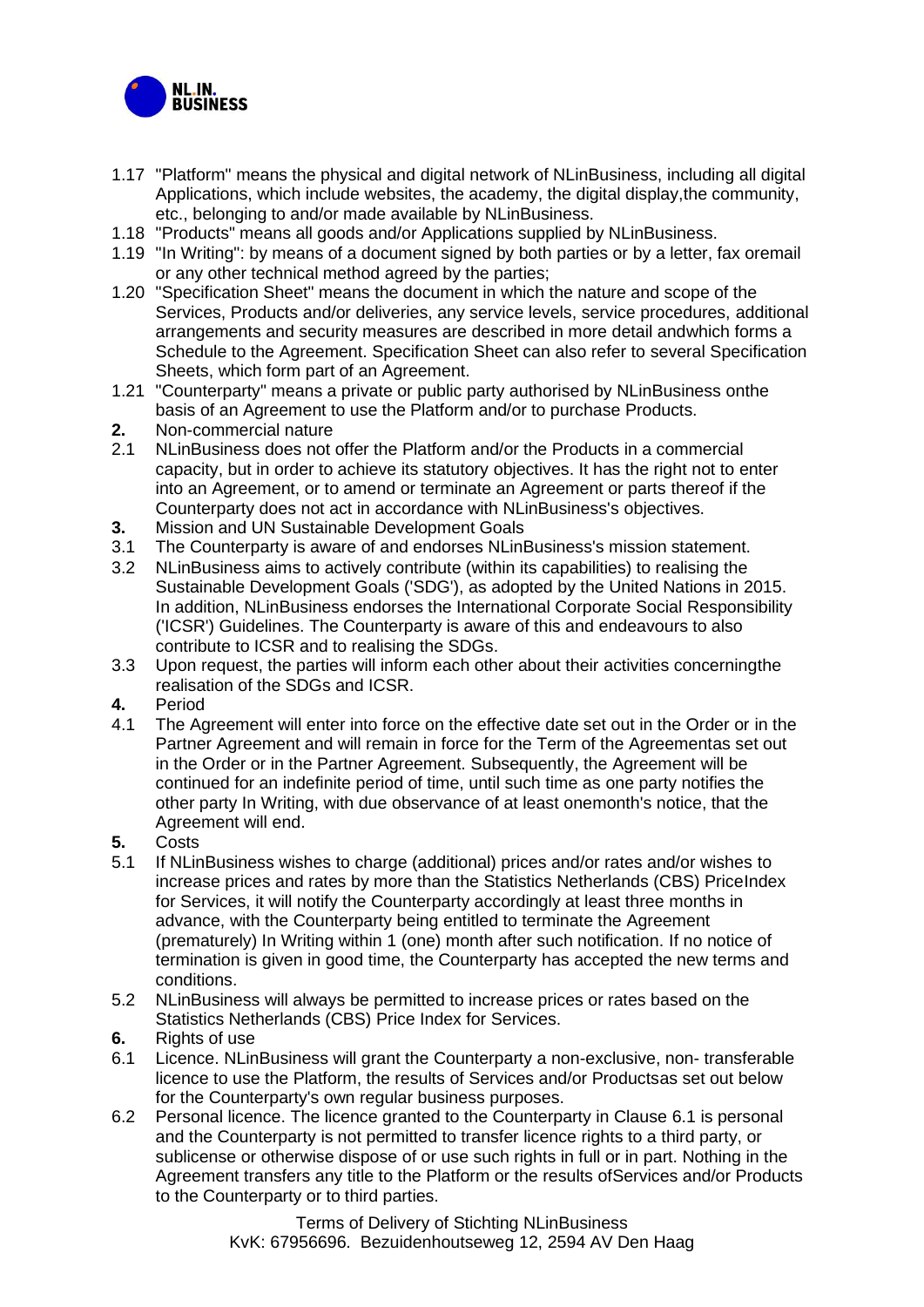

- 6.3 Suitability. The Counterparty acknowledges that:
	- **6.3.1** it is the sole responsibility of the Counterparty to determine whether the Platform, the results of Services and/or Products meet the requirements ofits organisation and to satisfy itself that they are suitable for operational use in its business;
	- **6.3.2** it is the Counterparty's sole responsibility to ensure the validation, correction of errors, back-up and reconstruction of its own data and/or software and Content.
- **7.** The Counterparty's obligations<br>**7.1** Acknowledgements, The Coun
- Acknowledgements. The Counterparty acknowledges that:
	- **7.1.1** it will only use the Platform, the results of Services and/or Products forlegal purposes and in accordance with the Agreement; and
	- **7.1.2** it will follow all instructions of NLinBusiness with regard to the Platform, the results of Services and/or Products, including the requirements set outin the Agreement, and will use and adhere to the user names, passwords and any authentication codes or security procedures that NLinBusiness may notify the Counterparty from time to time; and
	- **7.1.3** NLinBusiness is entitled to modify the functionality of the Platform and/orthe Products from time to time. Although it will endeavour to limit the consequences of such changes for the Counterparty, it cannot give any guarantees in this respect; and
	- **7.1.4** NLinBusiness may use the Offer that the Counterparty has made publicly available free of charge to operate the Platform and/or the Products, to improve the quality and functionality of the Platform and/or the Products and to promote the Platform and/or the Products. This consent also impliesthe right to analyse data flows and to use these findings that arise as a result.
- 7.2 Restrictions. The Counterparty shall refrain from:
	- **7.2.1** reproducing, distributing or otherwise disclosing the content of the Platform, the results of Services and/or Products, except as stated in theAgreement;
	- **7.2.2** sending information through the Platform and/or the Products, except if necessary for the Counterparty's agreed use of the Platform and/or the Products;
	- **7.2.3** to use run-time versions of third-party products that can be incorporatedinto a platform and/or products for any use other than the use of the Platform, the results of Services and/or Products;
	- **7.2.4** modifying, disassembling, decompiling or reverse engineering the Platform and/or the Products, except to the extent permitted by law andnotified to NLinBusiness 90 days in advance;
	- **7.2.5** using the Platform and/or the Products in a manner not expressly providedfor in the Agreement.
- 7.3 Third-party licences. The Counterparty is responsible for obtaining and maintaining all licences and authorisations required for third-party softwareused in connection with the Platform and/or the Products.
- 7.4 Breach of obligations. If the Counterparty acts contrary to one of its obligationsabove, the following applies, without prejudice to the other provisions and conditions in the Agreement:
	- **7.4.1** NLinBusiness cannot be held liable for the non-performance of its obligations as a direct or indirect result of such a failure on the part of theCounterparty;
	- **7.4.2** NLinBusiness is entitled to bill the Counterparty for staff costs incurred tosolve potential problems.
	- **7.4.3** NLinBusiness has the right to terminate any Agreement (in whole or inpart) for any reason whatsoever with immediate effect and without anyliability.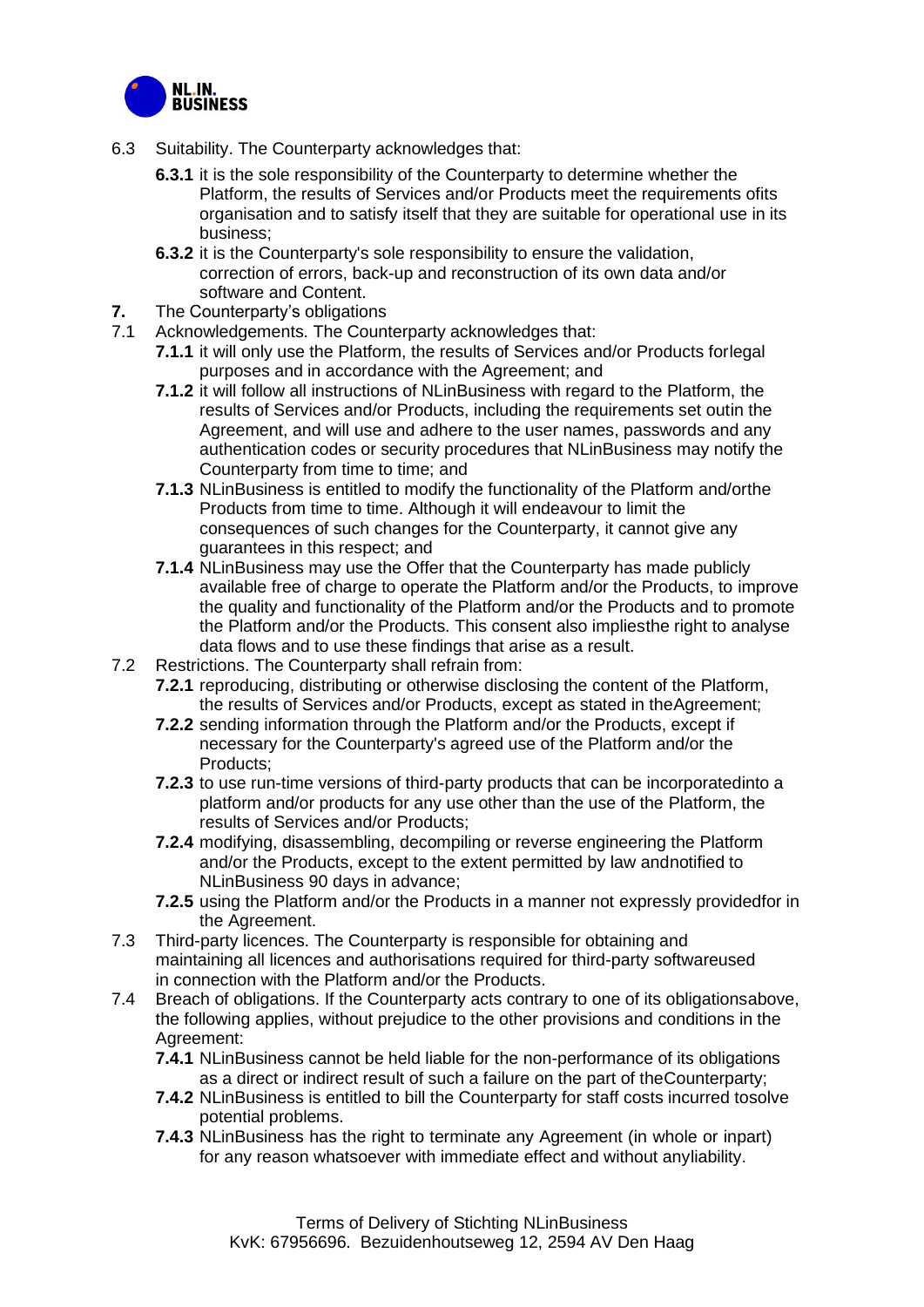

- **8.** Branding and Content
- 8.1 Branding and licence. The Counterparty warrants that it is the owner or authorised user of all Intellectual Property Rights and all other rights in its Branding. The Counterparty agrees that NLinBusiness may include (parts of) theBranding for the Platform and/or Products, and the Counterparty hereby grants NLinBusiness a nonexclusive licence to do so for the duration of the Agreement. If it is necessary for this purpose for NLinBusiness to become a registered user, the Counterparty undertakes to make every effort to obtain sucha registration without delay.
- 8.2 Lawful use. The Counterparty acknowledges and agrees that it is fully responsible for the Content and the use that it or third parties make of the Content for any purpose, and that NLinBusiness is not responsible or liable forthe Content or that use. The Counterparty acknowledges that NLinBusiness is entitled to implement a Notice and Takedown policy. Notwithstanding the provisions of the previous sentence, the Counterparty (and, if applicable, NLinBusiness) hereby undertakes to inform itself of and, in the fulfilment of itsobligations under the Agreement, fully comply with all laws and regulations, licences or binding codes or standards of conduct relevant to personal data (including, but not limited to, the General Data Protection Regulation (GDPR), the General Data Protection Implementation Act (UAVG) and the Telecommunications Act).
- **9.** Intellectual Property Rights
- 9.1 Intellectual property. All Intellectual Property Rights in the Platform, the results of Services and/or Products and all related contents (other than the Offer) are and will remain vested exclusively in NLinBusiness and/or its relevant licensors.In that context, the Counterparty acknowledges that all rights of Intellectual Property, titles and interests (including, but not limited to, copyrights, personal or moral rights, patents, database rights, utility models, trade secrets, design rights, trademark rights, and all entitlements or applications for the provision and/or registration of such rights and any entitlement to priority as referred to inArticle 4 of the Paris Convention) to all inventions, discoveries, improvements, software, databases, technical documentation, graphic designs and any other work, whether or not these can be protected at law, which the Counterparty creates or develops, alone or jointly, in the performance of, in connection with or as a result of the work assigned to the Counterparty by NLinBusiness, or in any other way arising from NLinBusiness's organisation, are vested in NLinBusiness.
- 9.2 Transfer. If and in so far as the aforementioned rights, titles and interests are nevertheless vested in the Counterparty, the Counterparty hereby transfers suchrights, titles and interests in advance to NLinBusiness, which transfer NLinBusiness accepts. If and in so far as the aforementioned rights, titles and interests cannot be transferred to NLinBusiness in advance, the Counterparty undertakes to assign all such rights, titles and interests to NLinBusiness at the time of creation or development, without any limitation in time, space or content.Upon assignment of the rights, titles and interests, permission is expressly granted to NLinBusiness to make changes and to grant licences to third parties.
- 9.3 Waiver of personality rights. The Counterparty waives in advance its personalityrights vested in, included in or ensuing from the Intellectual Property Rights. In so far as it is impossible to waive such rights, the Counterparty will not exerciseits personality rights.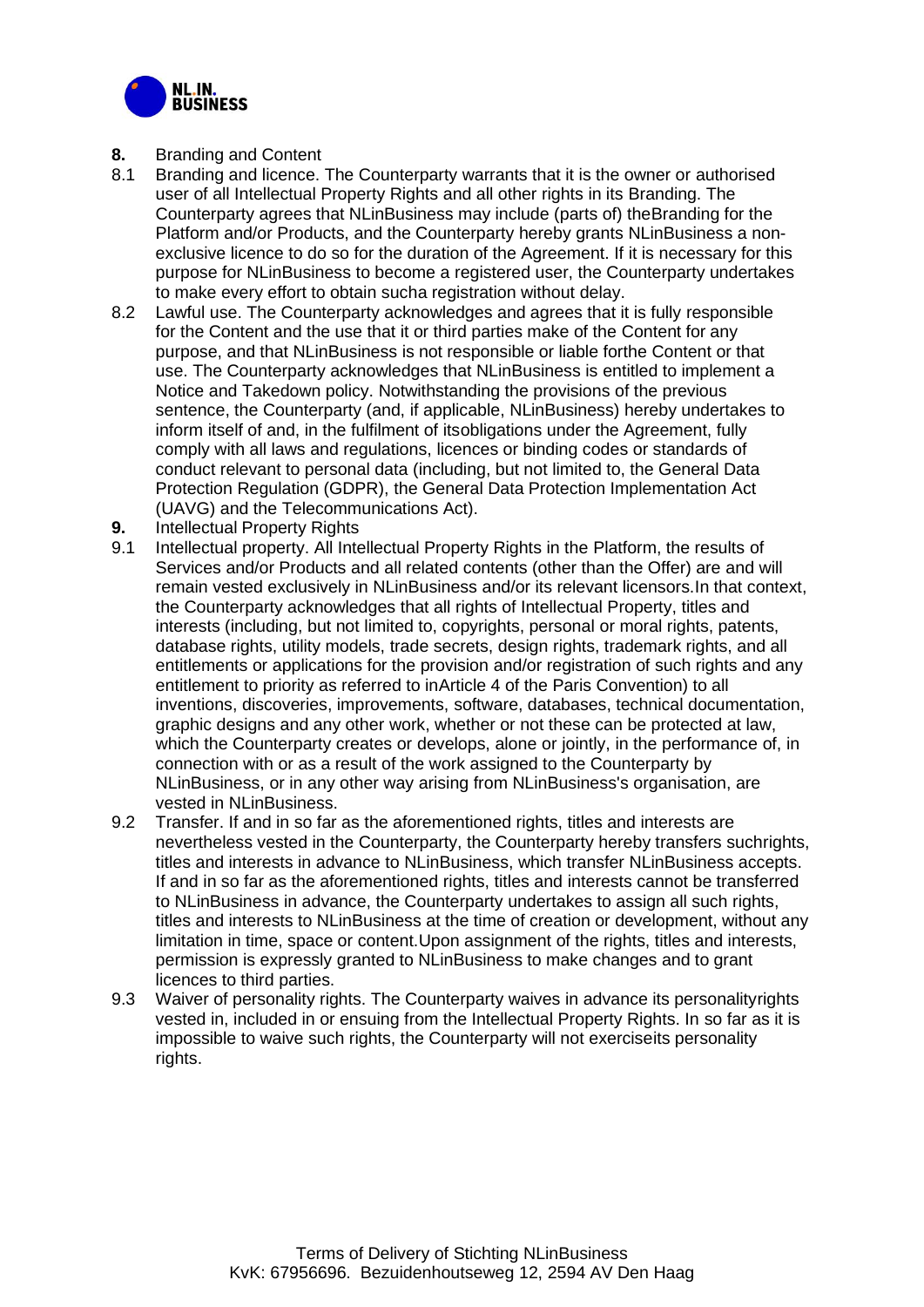

- 9.4 Trade secrets. If the Counterparty becomes aware of or is informed of any of theparts, processes or methods or any software in the Platform and/or the Products, it will treat such knowledge or information as an NLinBusiness trade secret and not use it for the benefit of any party other than NLinBusiness or in any way transfer to a third party or permit a third party to acquire suchknowledge or information.
- <span id="page-4-0"></span>9.5 Notification of a claim. If the Counterparty becomes aware of any claim that the Platform, the results of Services and/or Products or any part thereof infringe anythirdparty Intellectual Property Rights, the Counterparty shall inform NLinBusiness immediately upon discovery of such a claim and grant NLinBusiness the sole conduct of the defence against such a claim in order to enable NLinBusiness to settle this matter. The Counterparty may not settle or litigate the claim.
- 9.6 Compensation. If a claim referred to in Clause [9.5 d](#page-4-0)oes not arise from the Counterparty's breach of the Agreement, NLinBusiness shall indemnify the Counterparty and hold the Counterparty harmless for any damage or costs ensuing from the claim, with due observance of the liability regime of Clause [12.](#page-5-0)
- **10.** Limitations on use
- 10.1 If, at any time, the Counterparty's access to or use of the Platform and/or the Products is not in accordance with applicable laws or regulations, public decency or fair use (for example, if the Counterparty uses the Platform and/or Products for spamming, hacking, infringement of Intellectual Property Rights of NLinBusiness or third parties, the storage or distribution of material of an inappropriate nature, such as material with adult content or because the Counterparty stores an excessive amount of data or generates excessive traffic),the Counterparty will be acting in violation of the Agreement by operation of law and NLinBusiness shall have the right, at its own discretion, to terminate the Agreement on the basis of Clause [14.13,](#page-6-0) to remove Content, to charge additionalcosts and/or to suspend the Counterparty's access to the Platform and/or the Products. The Counterparty acknowledges and agrees that NLinBusiness has the right to report such infringement or non-compliance to a relevant regulatory body or authority, and that NLinBusiness will not be liable in any way towards the Counterparty as a result of the breach, non-compliance, or NLinBusiness's notification thereof.
- 10.2 In addition to any other remedies available to NLinBusiness and without prejudice to its rights under this Agreement, NLinBusiness has the right to immediately suspend access to the Platform and/or Products if NLinBusiness deems this reasonably necessary to protect the proper interests of NLinBusiness or of its other partners. If practicable and depending on the natureof the reason for the suspension, NLinBusiness may, at its discretion, give the Counterparty the opportunity to rectify the situation. In that event, NLinBusinesswill immediately allow access to the Platform and/or the Products if the Counterparty rectifies the situation.
- **11.** Security and encryption
- 11.1 Safety measures. In order to protect the Offer against unauthorised access anduse, and to minimise the risk of a security breach, NLinBusiness shall at all times take and maintain appropriate security measures during the Term of the Agreement.
- 11.2 Encryption. NLinBusiness uses encryption technology to protect the input and transmission of Content via the Platform.
- 11.3 Notification by the Counterparty. NLinBusiness shall inform the Counterparty immediately of any cyberattack of which it becomes aware or which it suspects,and which appears to be aimed at the Offer, the Content, the Platform and/or theProducts.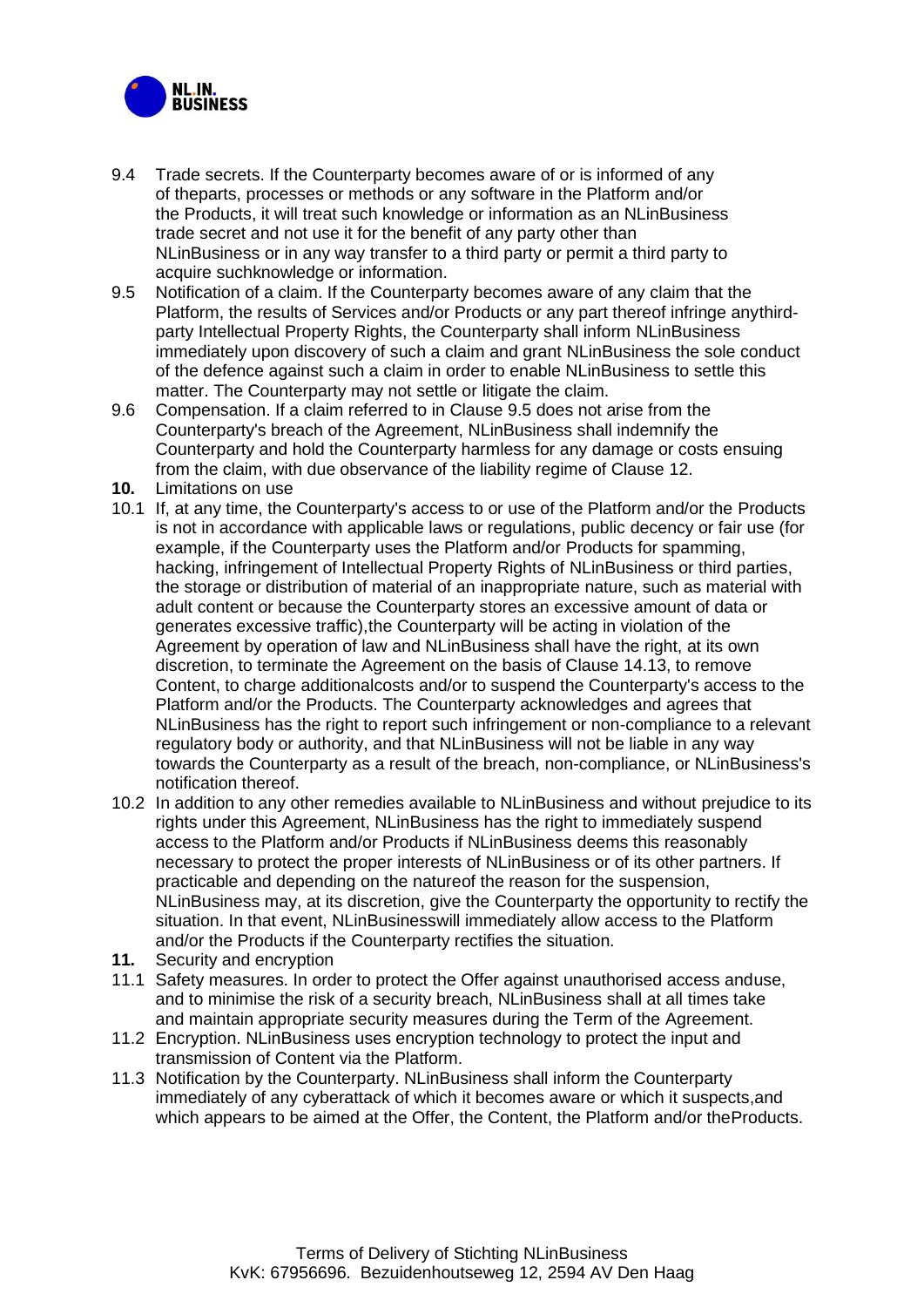

- <span id="page-5-0"></span>**12.** Liability
- 12.1 NLinBusiness accepts no responsibility or liability whatsoever for enabling the Counterparty to link to any site on the World Wide Web or to the content of any other site or to a site from which the Counterparty may be linked or to which the Counterparty can link other than the website of NLinBusiness itself.
- 12.2 If the Counterparty suffers damage as a result of negligence or non-compliance with the provisions of the Agreement by NLinBusiness, any claim of the Counterparty against NLinBusiness as a result of negligence or non-compliancewith the provisions of the Agreement relating to one incident or a series of related incidents will be limited to the compensation payments to be made by the Counterparty in the 12-month period prior to the month in which the damageoccurred (to be calculated pro rata if the period is less than 12 months from the date of the Agreement). As long as the use of the Platform and/or Products is free of charge, NLinBusiness's liability is entirely excluded.
- 12.3 NLinBusiness is not liable towards the Counterparty for any indirect, special, incidental or consequential damage that may arise with regard to the use of the Platform, the results of Services and/or Products or any part thereof by the Counterparty or for loss of profit, penalties imposed or loss of data. This appliesboth in the event of breach of contract and in the event of unlawful act.
- 12.4 The Counterparty undertakes to fully indemnify NLinBusiness against such loss, damage, penalty or costs if NLinBusiness suffers loss or damage as a result of its failure or unlawful conduct, incurs penalties or incurs costs.
- 12.5 Upon termination of the Agreement for any reason whatsoever, the Counterpartymust immediately cease using of the Platform and/or the Products and inform NLinBusiness thereof immediately In Writing.
- **13.** Data protection and privacy
- 13.1 Compliance with the law. In connection with the use of the Platform, the resultsof Services and/or Products, and the personal data processed in connection therewith, the Counterparty shall comply in all respects with the applicable dataprotection laws and regulations, in particular (but not limited to) the GDPR.
- 13.2 Data Subjects. The Counterparty warrants that, with regard to the personal datait has loaded onto or entered into the Platform and/or Products, it has informedall data subjects in such a way that both NLinBusiness and the Counterparty itself fully comply with Articles 13 and 14 of the GDPR and, in so far as legally required, has obtained valid consent from the data subjects.
- 13.3 Confidentiality. The Counterparty shall treat the personal data on the Platform and/or Products and/or on NLinBusiness's website confidentially, will not provide any data to third parties and will only use the data for its own businesspurposes in accordance with the purpose set out in the Data Processing Agreement Schedule.
- <span id="page-5-1"></span>**14.** Data Processing Agreement by NLinBusiness
- 14.1 The provisions of this Clause [14 \(](#page-5-1)"the Data Processing Agreement") and the Data Processing Agreement Schedule apply to any processing of personal data("the Personal Data") of any natural person ("the Data Subject") by NLinBusiness as a data processor (or "the Processor") in connection with the provision of Platform and/or Products to the Counterparty (or "the Controller").
- 14.2 NLinBusiness will process the Personal Data solely for the Counterparty in its capacity of data processor as referred to in Article 4(8) of the GDPR. NLinBusiness shall only process the Personal Data to the extent necessary for the provision of the Platform, Services and/or Products, or on the basis of additional documented instructions from the Counterparty. If a law of the European Union or a law of a Member State applicable to NLinBusiness requiresthat the Personal Data be processed, NLinBusiness will inform the Counterpartyof that legal obligation prior to the processing, unless such legislation prohibitssuch notification for serious reasons of public interest.
- 14.3 The Counterparty warrants that it complies with all responsibilities incumbenton the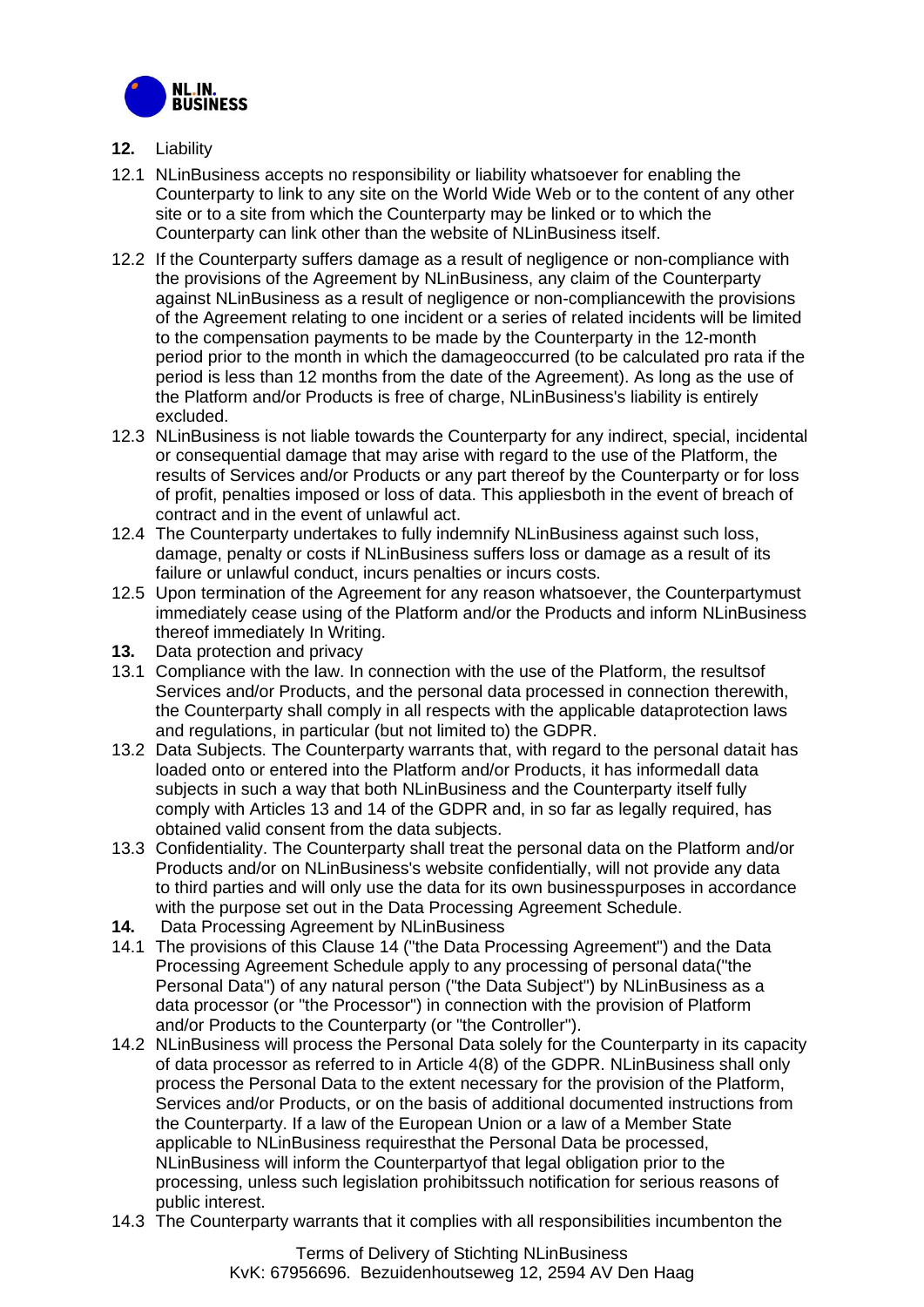

controller for the processing of the personal data, in particular, but notlimited to, the obligation to inform the data subject of the processing of their personal data in accordance with Articles 13 and 14 of the GDPR.

- 14.4 The Counterparty agrees to the use of sub-Processors by NLinBusiness and the transfer of personal data outside the European Union by these sub-Processors (in so far as applicable) for the purpose of the performance of this Data Processing Agreement. At the Counterparty's request, NLinBusiness will provide a list of sub-Processors appointed by NLinBusiness for the purpose of performing this Data Processing Agreement with the Counterparty.
- 14.5 NLinBusiness warrants that the sub-Processor engaged by it is bound by an agreement In Writing that serves to ensure the sub-Processor's compliance withall obligations under this Data Processing Agreement. The engagement of third parties will not affect NLinBusiness's full liability for all obligations under this Data Processing Agreement.
- 14.6 NLinBusiness warrants that employees and other persons authorised by it to process the Personal Data have committed themselves to observe confidentiality or are subject to an appropriate statutory duty of confidentiality.
- 14.7 NLinBusiness secures the Personal Data in accordance with the requirements of Article 32 GDPR.
- 14.8 Taking into account the nature of the processing, NLinBusiness will assist the Counterparty, in so far as possible, by taking appropriate technical and organisational measures for the fulfilment of the Counterparty's obligation to respond to requests for exercising the data subject's rights laid down in ChapterIII of the GDPR.
- 14.9 Upon the termination of access to the Platform and/or the delivery of Products, NLinBusiness will delete all Personal Data, unless Union or Member States law requires that the Personal Data must be retained.
- 14.10NLinBusiness will make available to the Counterparty all information necessaryto demonstrate its fulfilment of the obligations under the Data Processing Agreement and allows audits, including inspections, performed by the Counterparty or another auditor authorised by the Counterparty. The costs involved will be borne by the Counterparty.
- 14.11NLinBusiness shall inform the Counterparty immediately if, in its opinion, an instruction violates the GDPR or other data protection provisions of the EU orthe Member States.
- 14.12NLinBusiness shall inform the Counterparty immediately upon NLinBusiness becoming aware of a personal data breach referred to in Article 4(12) GDPR.
- 14.13NLinBusiness shall provide the Counterparty with all information and cooperation requested by the Counterparty to enable the Counterparty to assessthe incident and to take the necessary measures, including notifying the competent authorities and informing the natural persons involved.
- <span id="page-6-0"></span>**15.** Termination
- 15.1 Without prejudice to what has been stated elsewhere in these Terms of Delivery,either party has the right to terminate an Agreement for an attributable failure in the performance of the Agreement only if the other party, after having received anotice of default, In Writing and as detailed as possible, stating a reasonable term to remedy the failure, still fails imputably in the performance of essential obligations under the Agreement. A notice of default is not required if performance is permanently impossible or if it can be concluded from the other party's conduct that it will not comply. The Counterparty's payment obligations and all obligations to cooperate and/or provide information by the Counterparty or a third party to be engaged by the Counterparty will always be considered essential obligations under the Agreement.